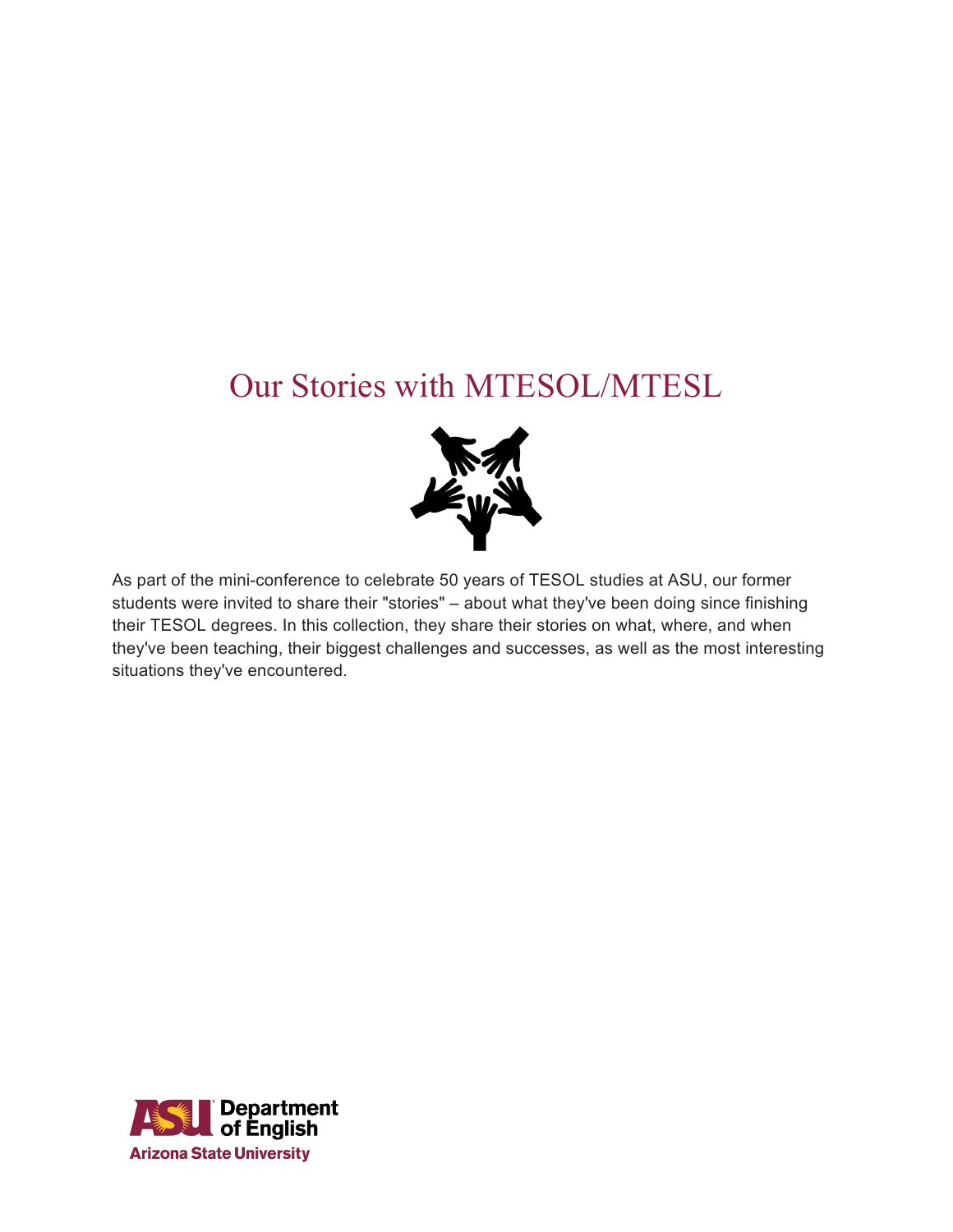**I** earned my M. TESOL degree in 2003 after completing under the direction of Dr. Elly van Gelderen the applied project "Teaching English to Speakers of Other Languages within the Context of Peace." Upon graduation I taught ESL for four years as an adjunct instructor in the English Department of Mesa Community College. I returned to full-time studies at ASU and in 2009 earned a Master of Education degree with emphasis in curriculum and instruction for secondary education grades 7-12 English. For this degree, I completed under the direction of Dr. Elizabeth Swadener the applied project "Creating Order in a Secondary School English Language Development Classroom." After completing student teaching at Westwood High School, in Mesa, I became a full-time instructor in Westwood's ESL program, whereupon I continued teaching the five language skills of listening, speaking, reading, writing, and critical thinking.

The biggest challenge I faced, particularly when teaching in high school, was motivating students to learn, especially students who attended school only because of mandatory public education requirements, and who were often sources of disciplinary nightmares. Another big challenge was aligning curriculum in order to represent different cultures that composed the classroom. As Francisco Jiménez maintains, "…. what we study in school, or the curriculum, is like a mirror. If we look in the mirror, and we don't see ourselves, then we become invisible." I therefore taught ESL via Jiménez's own book trilogy: The Circuit: Stories from the Life of a Migrant Child; Breaking Through; and Reaching Out—and my students loved learning in this manner, for now when they looked in the mirror, they saw themselves.

Ultimately, I experienced quite a few successes from teaching ESL, as students of mine fulfilled their dreams of continuing their education in college, many of them receiving scholarships to do so. Some of these exceptional students even desired to be teachers themselves! My most pleasurable success stories occurred in my last two years of teaching at Westwood. During each of these years, a student of mine survived the rigorous process of qualifying for—and thus delivering—a graduation night commencement speech in front of thousands of well-wishers. Such an honor had never before been achieved by a Westwood ESL student!

These days I am retired and living with my wife in her birthplace of Managua, Nicaragua. My main activities include swimming, studying guitar, practicing mindfulness, and reading lots of philosophy and literature.

- Charles Adolewski

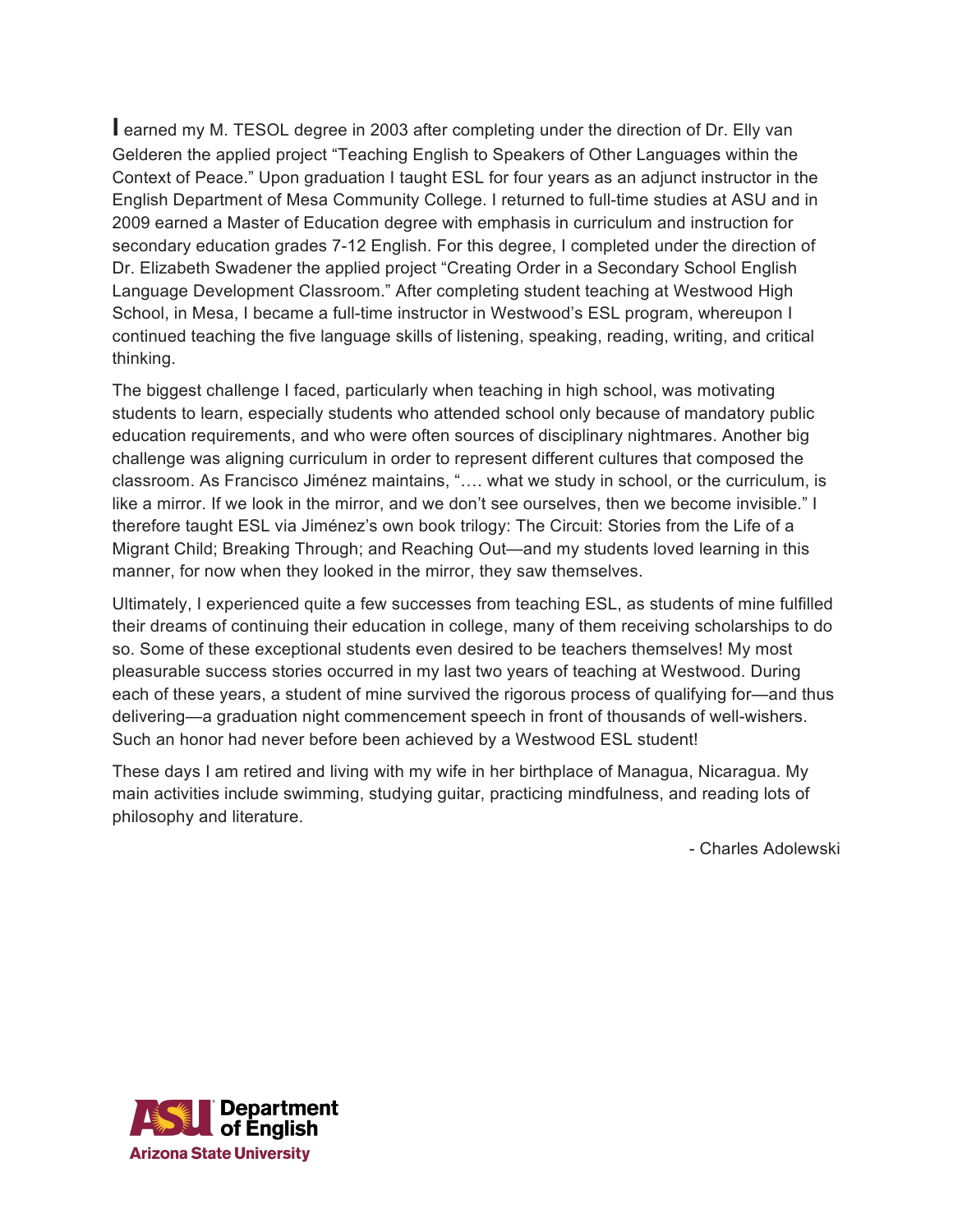**Since** completing my MTESL in December 1996, I've had three major changes and challenges in my teaching career. Immediately after graduation, I was offered adjunct positions at MCC and GCC to teach ESL grammar and writing. Besides the huge adjustment from student to teacher, most challenging for me was teaching myself the grammar I hadn't learned since seventh grade. However, I found the intensive self study of Betty Azar's



grammar texts extremely gratifying. In fall, 2001 I was hired as faculty associate for the AECP at ASU where conversation classes were added to my schedule. In this relaxed classroom structure, I had a more vivid glimpse into the nuances of the world through the coming together of Saudi Arabian millionaires and Vietnamese farmers; it was both mind opening and fulfilling. After five years though, I was ready for a change, so I decided to pursue a Master's in Elementary Education. Upon completion in 2006, I traveled to Shanghai to visit my brother. While in town, I had an interview with the German owner of the international Montessori school my nephews were attending. Impressed with my credentials given that most foreign teachers in Shanghai were hired simply because they spoke English, she offered me the lead teacher position for the 3-6 year old classroom. I decided to go for a year of useful experience. At that time, Chinese passport holders were not allowed to attend international schools, so I had a classroom of 15 students from 12 different countries. In contrast to teaching in the US, I had three Chinese assistants and an "ayi" who took care of the kids' and classroom's practical needs. In this environment, not only with the students, but also with my staff, my MTESL degree and previous experience were invaluable. The children were acquiring their own language while also learning English and Mandarin, which was a challenge in itself, but I was also teaching English and Western culture to my classroom assistants. While frustrating at times, the experience was the challenge and reward that I'd craved. Obviously, the difference between teaching children and teaching adults is the rapid progress of the latter. This was the change I had been seeking—instant gratification. Now I've been in Shanghai for 13 years. After 8 years teaching Montessori, I resigned and established a classroom in my house to tutor local kids. This has been my third, most significant challenge: I knew how to teach adults, and I knew how to teach kindergarteners, but I didn't know how to teach those in between. So I pooled my knowledge from these opposite ends of the spectrum, did a lot of research and developed a successful curriculum. I'm enormously grateful to the MTESL program at ASU for giving me a career full of changes and challenges.

Megan Barclay-Grundler

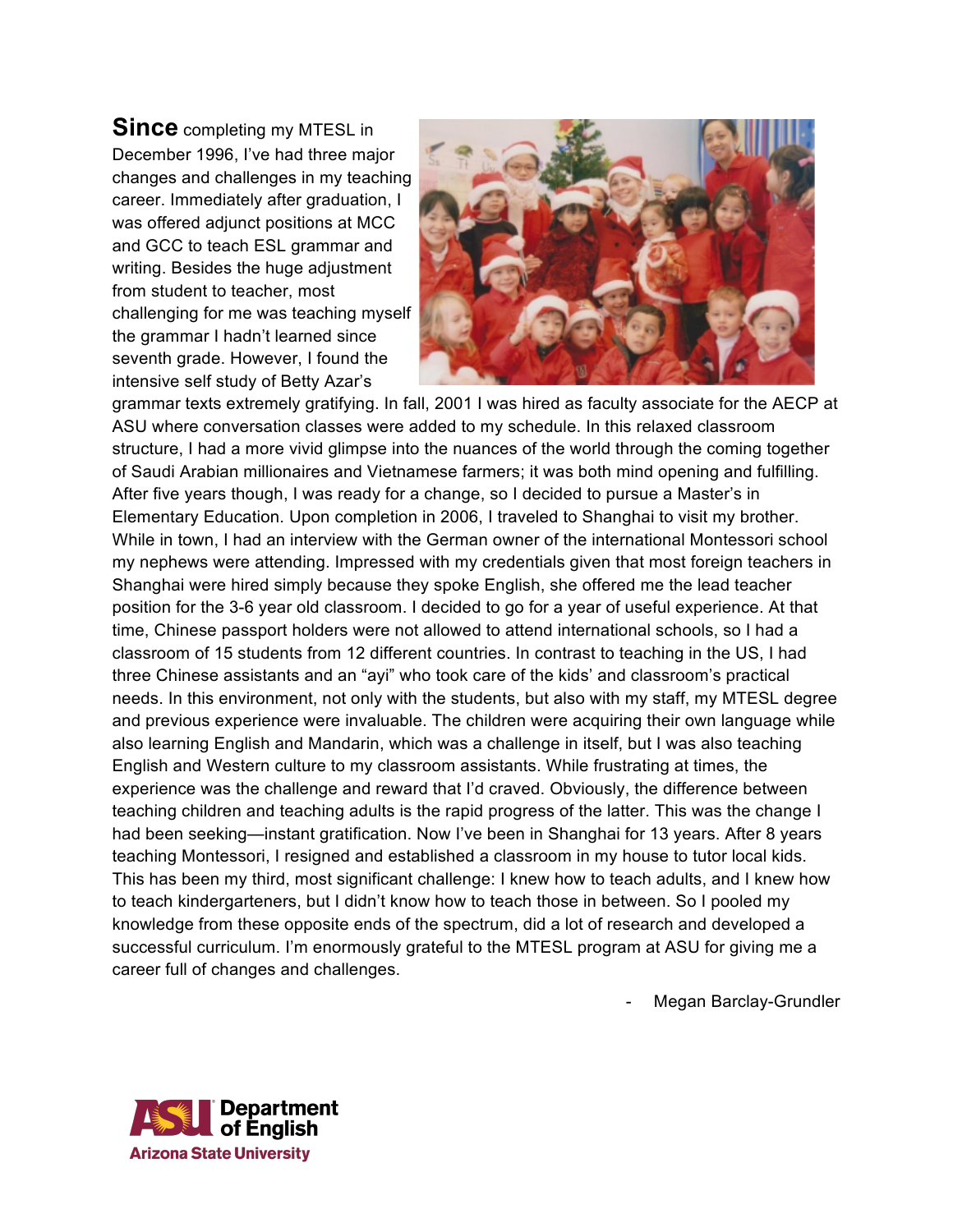**I** finished my TESOL degree in May of '18, and since then I have found gainful employment a 5 minute walk from where I used to attend class, at ASU's very own Global Launch. I was lucky enough to be a student worker there during my master's program, so the post-graduation transition was relatively smooth. Since starting there last year, I have taught core classes within Global Launch's Intensive English Program at all levels, and have also worked in a variety of special contexts. These include a Saudi teacher-training program and the development of an English-teaching initiative for Major League baseball players. My pre-MTESOL languageteaching experiences were almost exclusively in monocultural environments; I have found that managing classrooms with multiple cultures represented is the biggest challenge I have faced thus far. However, I do not wish for this to sound as though I am lamenting such an arrangement. On the contrary, my years of teaching and MTESOL training have made me appreciate this all the more. As for successes, it has been gratifying to work for an organization that offers myriad opportunities for teaching in standard ESL classes, collaborating on challenging projects, and contributing to ASU's overall vision for a more global and inclusive 21st century. These successes also coincide with my biggest (pleasant) surprise in the last year and a half: the wonderful support and encouragement I have received from my colleagues. I have felt as welcome, and as professionally inspired, at Global Launch as I was in the MTESOL program. Because of this, I plan on staying at ASU for the foreseeable future, though I do see an eventual move abroad once the Arizona summers take their cumulative toll. Wherever I do end up settling, I hope to always maintain a connection to ASU and the MTESOL program.

- Tom Becskehazy

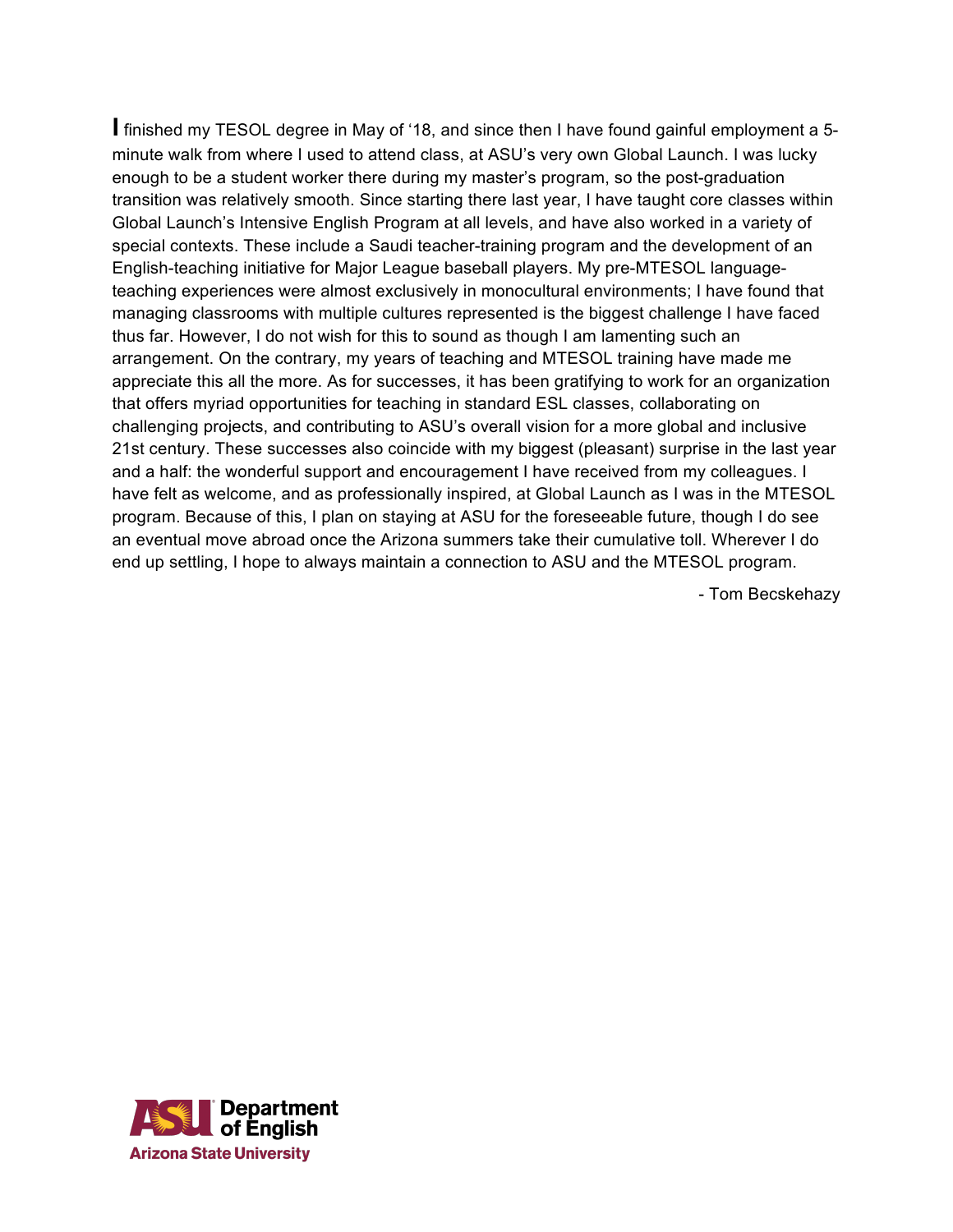**I** graduated in 1996 from the MTESOL program at ASU with the intention of working overseas as an English instructor. I had already worked as an instructor for adult education for Phoenix Rio Salado Schools and as a mentor and tutor for ASU undergraduate services/athletic department while pursuing my graduate MTESOL degree with ASU.

After graduating in 1996, I took a position with the IPA of Saudi Arabia in Jeddah where I instructed adults in a Saudi government sponsored English language program. At night, I also worked to develop an English language program with a private adult conversational English program.

In the Fall of 1997, I took a position as English instructor in Bangladesh at Jahangirnagar University through the United States Information Agency. On the weekend, I also worked with the local NGO BRAC (www.BRAC.net), to set up a conversational adult English program that focused on different industries.

In the Fall of 1998, I took a position as English instructor in Hsinchu ,Taiwan with the Taiwan government International Trade Institute, CETRA. While in Taiwan, I established a website focusing on local trails and culture and tutored both adults and children in private English lessons.

While working as an English instructor in 1999 in Taiwan I received and offer to write for the Taiwan News in Taipei and an offer to work as a technical writer in Hsinchu. I took the offer to work as a technical writer for Mustek Systems as the lead English manual writer for all new products for the company. I worked with Mustek Systems until 2001 and returned to the US to pursue a position as technical writer for Cotton Incorporated in Cary, NC.

After leaving Cotton Incorporated in 2002, I pursued a degree in nursing and have been working as a nurse in Raleigh. My biggest challenges in teaching were in developing relevant content for diverse populations, but I always had great support from my fellow teachers.

My greatest successes were establishing rapport with my students while also learning more about each country through my travels and work outside of my English instructor role. My most exciting adventures were during my travels throughout the deserts of Saudi Arabia with expat organizations, travels with the local running clubs of Bangladesh, and multiple trips up and down the island of Taiwan and over to China.

- Shane Collins

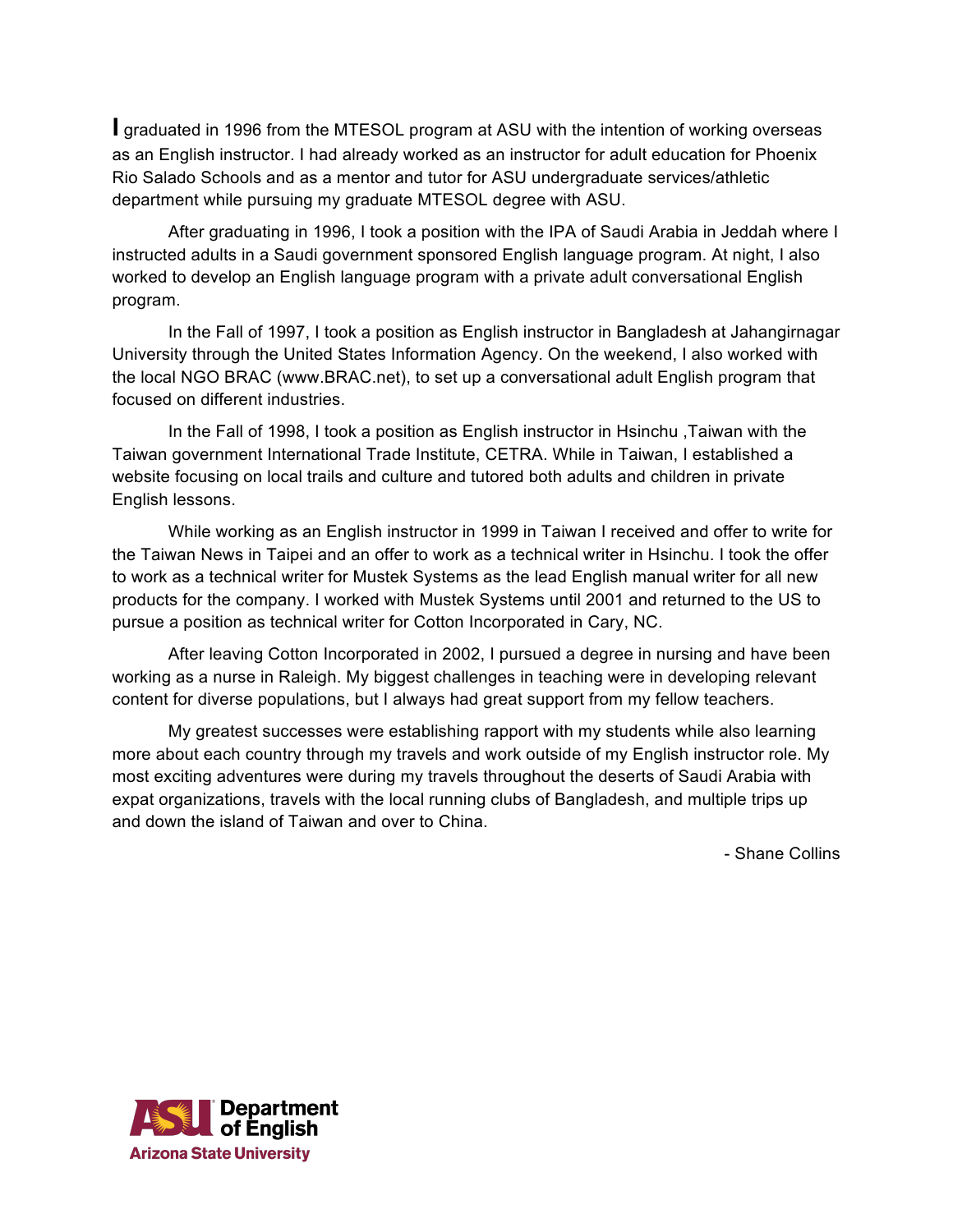**After** finishing my TESOL degree, I completed a Ph.d in Rhetoric and Composition/Linguistics from Arizona State University, and then worked as Lecturer and Senior Lecturer for Writing Programs at ASU for seven years. In 2008, I accepted a tenure-track position in the Basic Composition department at Utah Valley University, about 40 miles from Salt Lake City. I was granted tenure in 2014 in the same department. Currently I teach three sections of writing to students each semester, many of whom are international students.

My greatest success in the last few years has been twofold. The first is writing and publishing a writing textbook called Everyday Writing with my co-author, Dr. Gregory Glau. I have also presented at several conferences over the years on matters of pedagogy, and have done a lot of applied classroom research to understand better how students learn and what



they want from teachers. I am currently engaged in a research project that is studying the impact of peer feedback on student writing when that feedback is provided before students even start to attempt the assignment.

My second success as a teacher is helping students become confident writers who are not afraid to express their thoughts when they communicate. My greatest challenge in Utah has been dealing with cold weather, and with the snow. However, it is a very beautiful state, and I am very fortunate to be living in such a beautiful area.

- Chitralekha Duttagupta

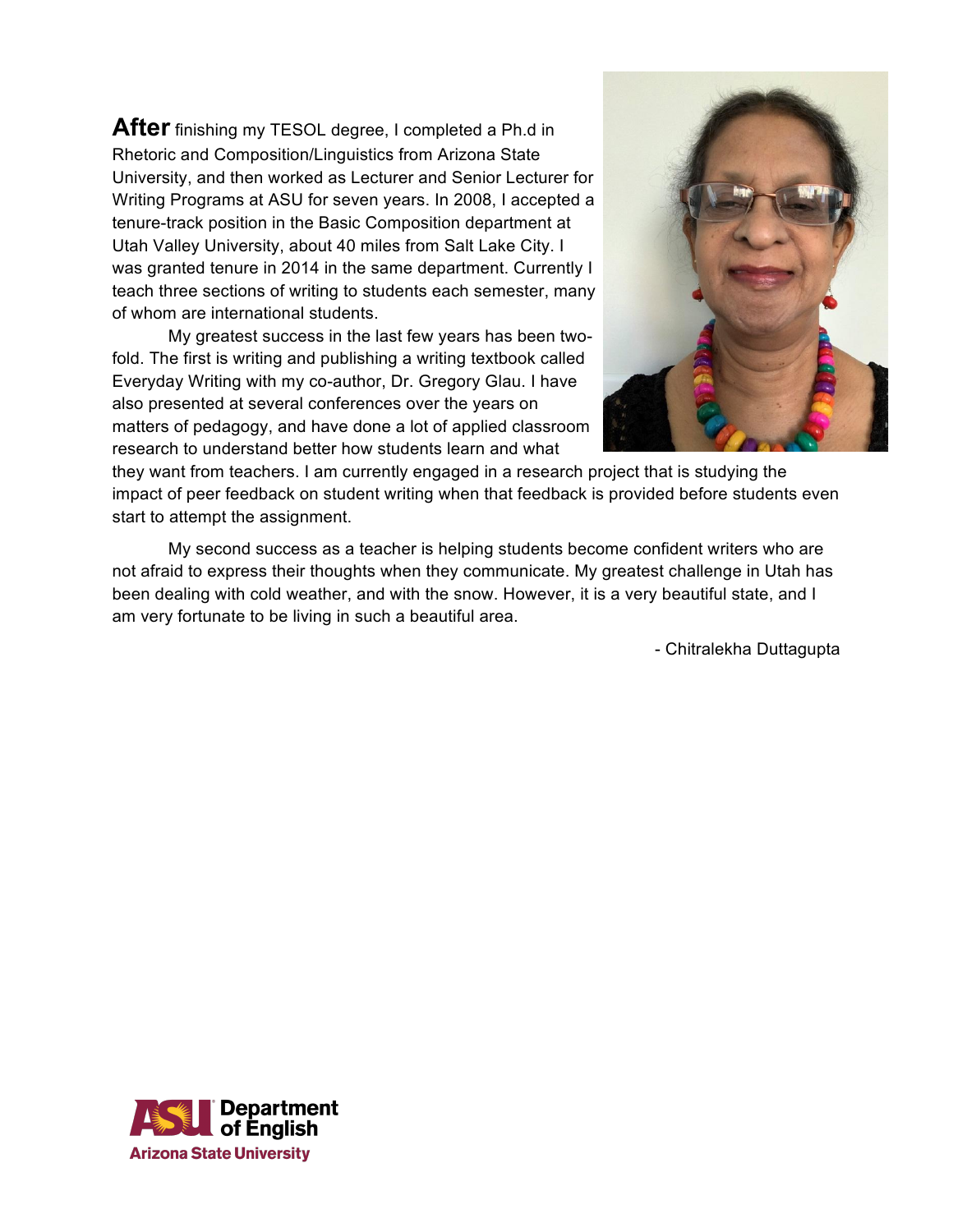**After** finishing my TESOL degree in 2015, I worked as a U.S. English Language Fellow in Yangon, Myanmar. As a Fellow, I taught university English language courses and EFL teaching methodology to future English teachers. I also traveled around the country to give artsintegrated English language workshops and presented at regional TESOL conferences. I had a laundry list of duties as a Fellow, but it gave me an invaluable opportunity to explore what I liked most and least about the field. For example, I had an opportunity to collaborate with methodology faculty to update the English teaching methodology curriculum at the university. While I am unsure whether or not our modifications were put into practice, I discovered that curriculum evaluation and design was something I really enjoyed doing. This experience in curriculum evaluation and design was very useful once I transitioned to work as an English (First-Year Composition) instructor in the United States. Although I took a multilingual writing course and served as a writing tutor during graduate school, this was a new subject and context for me. That being said, I was confident in my ability to design and execute my courses systematically, and after two years of multiple part-time contracts, I was offered a full-time position teaching English composition at Estrella Mountain Community College. Two paths remain consistent – arts integration, and curriculum design and evaluation. I received artsintegration training as an ASU Molly Blank Fund Teaching Artist, continue to use arts-integration in my English courses, and work as a studio artist for the Tempe Elementary School District/City of Tempe Studio Artist Program. This year I am assisting the National Coalition of Core Arts Standards in developing new assessments in secondary school visual arts, and last year I was the curriculum review consultant for a new TEFL course at UC Berkeley International House.

- Kandice Kardell

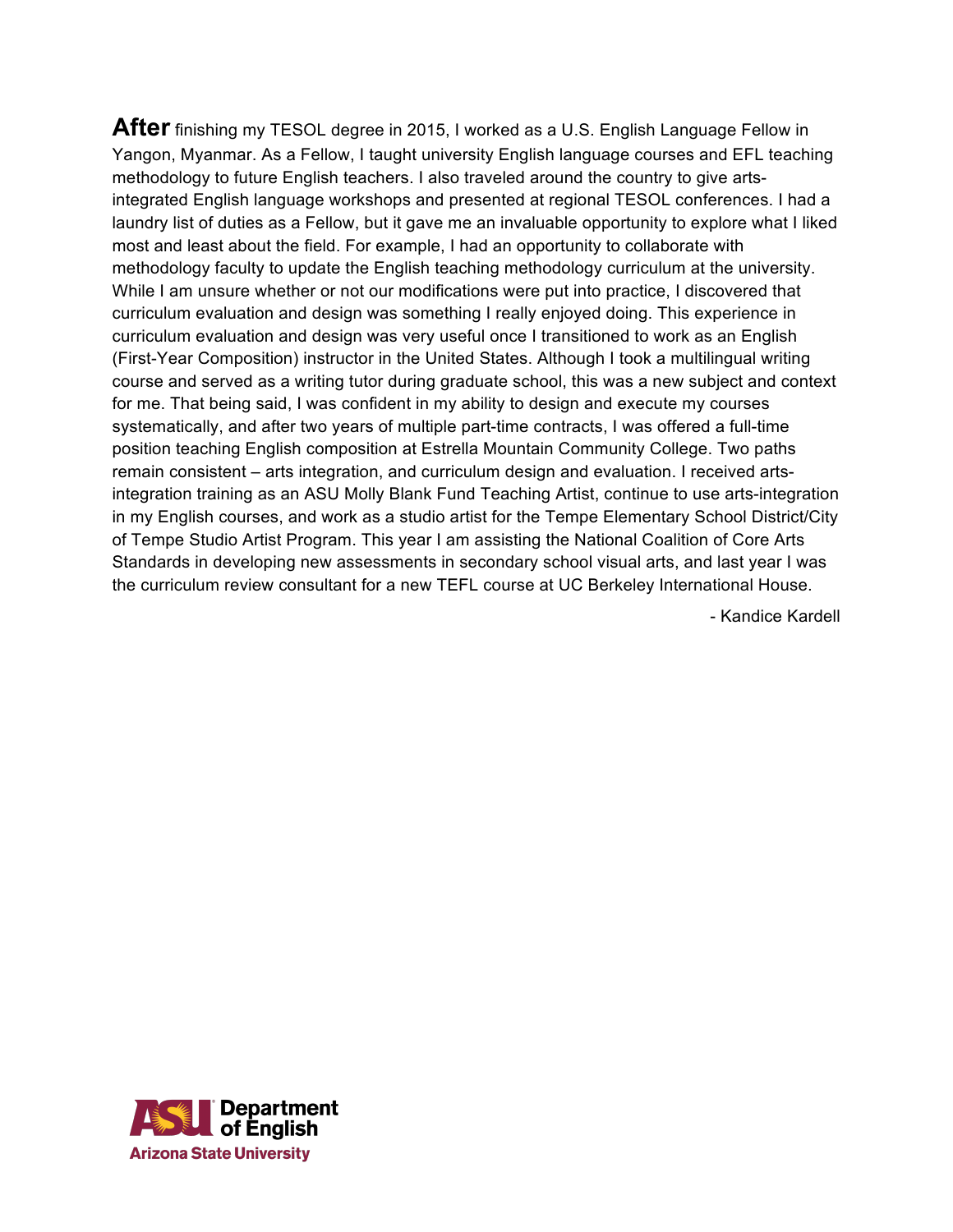**I** finished my MTESOL in 2015. During my studies, I worked full time as a middle school English and ESL teacher. I moved to Washington, DC and taught high school Spanish after finishing my degree. At my school in Washington, I lead our network's first-ever international student trip and journeyed with twenty students to Barcelona. I have since moved to Madrid, Spain, where I teach English for children and adults in a public cooperative high school and at a



local English academy run by an American. Last year, I worked with Madrid's southern Go! American English program in collaboration with the US State Department (see a photo of our end-of-year prom at the US ambassador's residence in Madrid!). We launched our own model UN program and a community leadership project.During the year and in the summer, I write training programs for Teach for America. I facilitate their language teacher development program at the Philadelphia national institute. I am hoping to transition into educational consulting here in Madrid and have been offered a position at a local university.

The biggest challenge is finding consistent work for foreigners, but teaching and conversing with students in a foreign language is immensely rewarding. The biggest reward is always working with students and seeing how much they can learn, and how much fun they can have while learning.

- Kathryn Kosmider

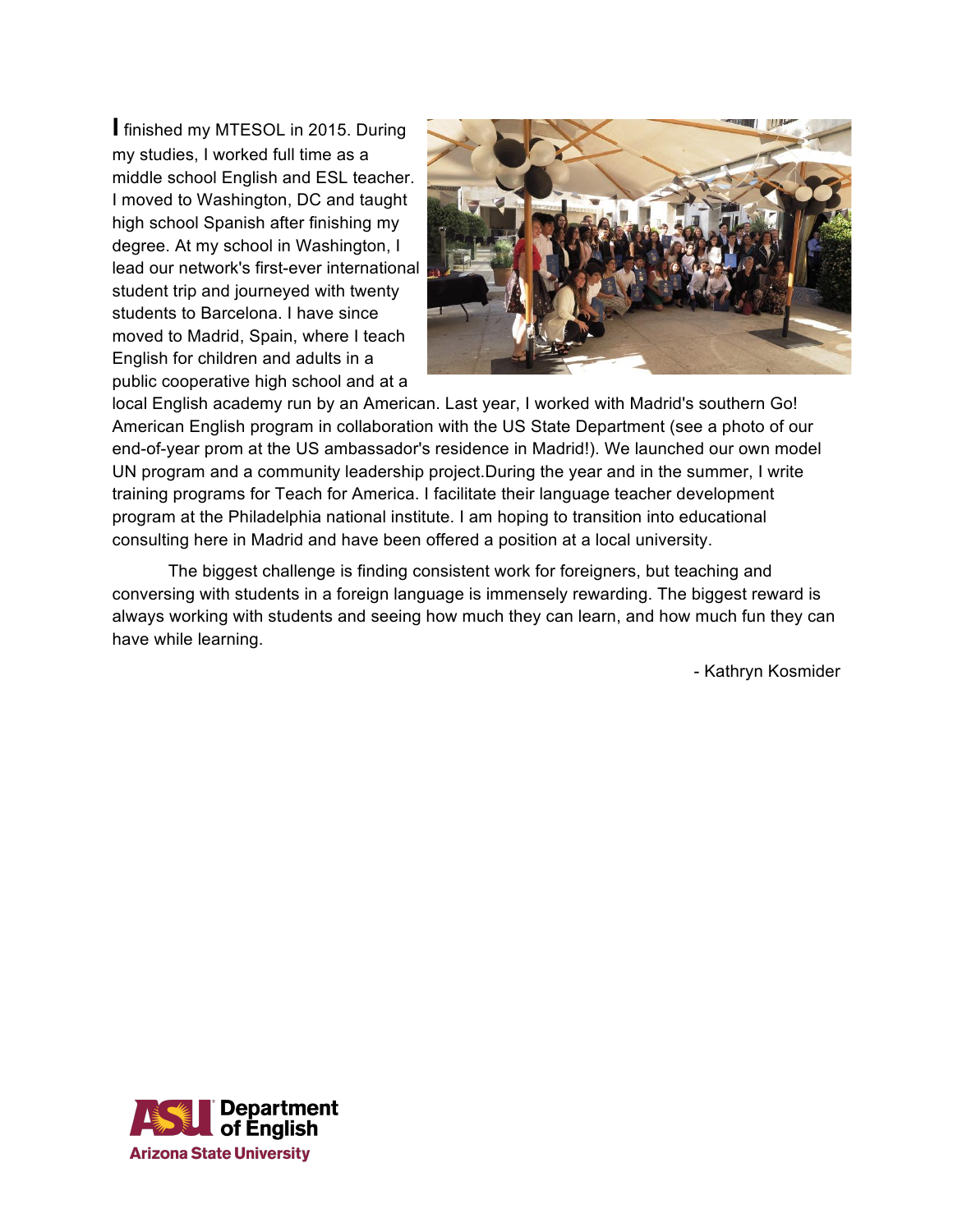As soon as I finished my TESOL degree I took a job in Izmir, Turkey teaching English to first year college students. The most difficult part was that most of the students didn't actually want to learn English, so there was a lot of external motivation (exams) in the program. When I first got there, I, the fresh new graduate, could point out everything that was wrong with their program. This, of course, was not received well, so I had to learn to pick my battles and push for change slowly. I ended up in many different roles there, including as a teacher coordinator and test writer. The biggest success teaching-wise was starting the conversation club during my last year there. We had quite a bit of interest, and it helped motivate students who otherwise didn't have any opportunity to speak English outside of the classroom. It sounds like a simple thing here, but it was a huge change. I'm happily back at ASU for now, but it was an adventurous 9 years in Turkey!

- Jessica Kurak (Guyette)

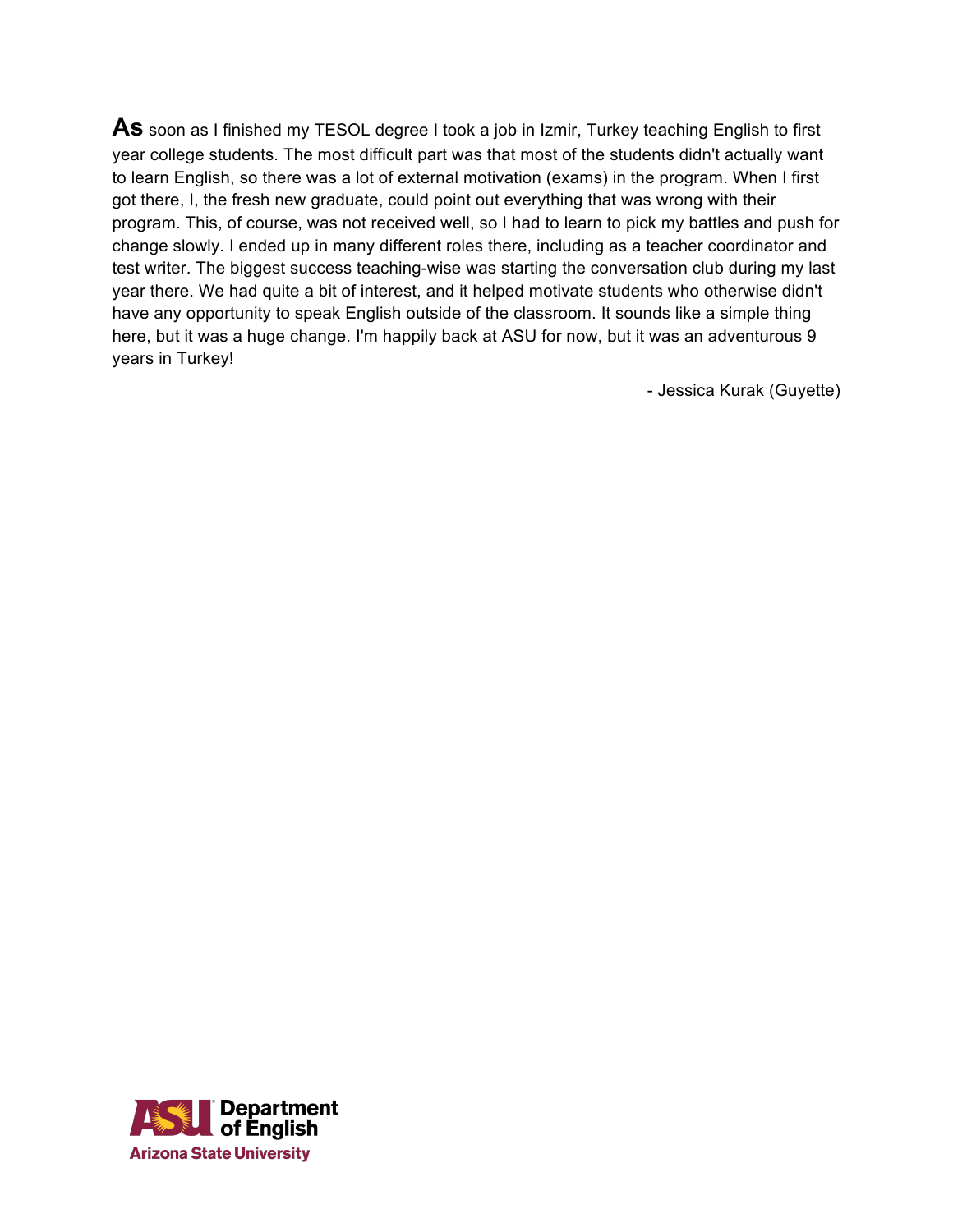**Immediately** after I graduated from the MTESOL program in 2015, I got admitted to the Ph.D. program in Linguistics and Applied Linguistics with a teaching assistantship here at ASU. As a graduate teaching assistant, I have been teaching first-year composition courses in both traditional and online formats for the past four years. This semester I am also teaching a World Englishes course online.

The biggest challenge for me was learning to navigate the dual role of student and teacher as a beginning doctoral student. First, while I was socialized into U.S. higher education and academic culture as a graduate student during my MTESOL program, I was not used to teaching U.S. undergraduate students. Secondly, U.S. college writing instruction was completely different from my past teaching experience in Cambodia. All this in conjunction with the expectations that I have to excel in the graduate courses and my teaching performance made it all the more challenging for me. However, thanks to the TA practicum and seminar courses, countless conversations and consultations with my supportive TA colleagues and professors, I slowly but surely gained full confidence in teaching. This doing-being-becoming process was anything but easy, yet it enabled me to learn to reconceptualize and embrace 'imperfection' as something normal and part of being human. And that has helped me to find a balance between teaching and my own studies because I am no longer worried about not being perfect in my teaching, my course work, and most importantly, my research papers.

Another valuable achievement to me was teaching courses in applied linguistics and second language acquisition to Cambodian students in the MA-TESOL program at my former university, the Royal University of Phnom Penh. I am very proud and grateful that I am able to put the knowledge and skills I gained in the U.S. into great use and contribute to the professional development of my fellow Cambodians and the ELT in Cambodia.

- Narin Loa

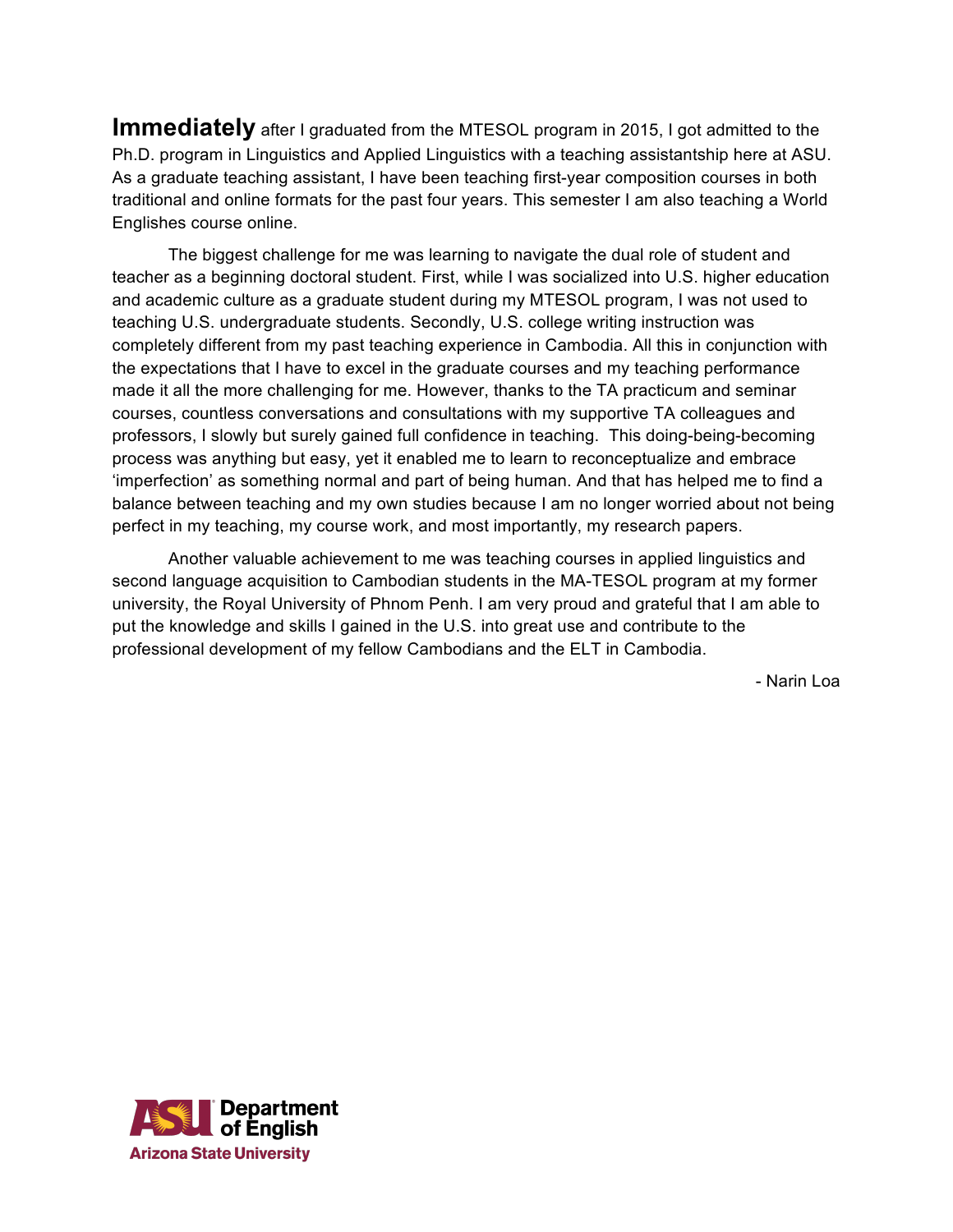**Hello** to all my fellow ASU MTESL alumni! My name is Jay Myers, and I graduated from the program in December 2012. Aside from the briefest of stints at ASU's American English and Culture Program, I have done all my ESL teaching at Phoenix College. My linguistics passion has always been in morphosyntax, so it has come as a surprise to me—in hindsight—that most of my ESL teaching has been in pronunciation (both intermediate and advanced pronunciation). In fact, I have taught 26 sections of ESL pronunciation over 14 semesters, and I enjoy pursuing this topic of ESL instruction that some of my fellow ESL professors (as they confess to me) do not like to tackle. Thank goodness for my background in applied linguistics (thank you, Elly!), as I drew on that background during those first tough semesters figuring out just how to teach those troublesome English phonemes! Besides the pronunciation classes, I have taught a variety of additional ESL classes, many at the second-year level (when the students learn to make more-complex English sentences). I like teaching those second-year classes since—in Maricopa Community Colleges' ESL curriculum—that is where the students take on English's modal system (the specialty of my graduate work). As those of you who know me are aware, my ESL pursuit is a late-in-life total change in career to pursue my long-held personal interests in both linguistics and teaching. I am so glad that I took the risk to change careers. Teaching especially teaching adult immigrants—rewards me every day. Most of the students are engaged and motivated to learn, and they sometimes ask amazing linguistic questions about English! All of it is enough for me to scratch that linguistics itch that I've always had. I'm not sure how many more years my stamina will last; however, I am certain that I will be teaching ESL for as long as I can. I often tell my friends and family that these previous 10 years since I left my first career have been the happiest years of my life. I send my thank-you to all the faculty and administrators in ASU's English Department for creating and sustaining such a fantastic program. Congratulations on the first 50 years of success and many warm wishes for another terrific half century ahead!

- Jay L Myers

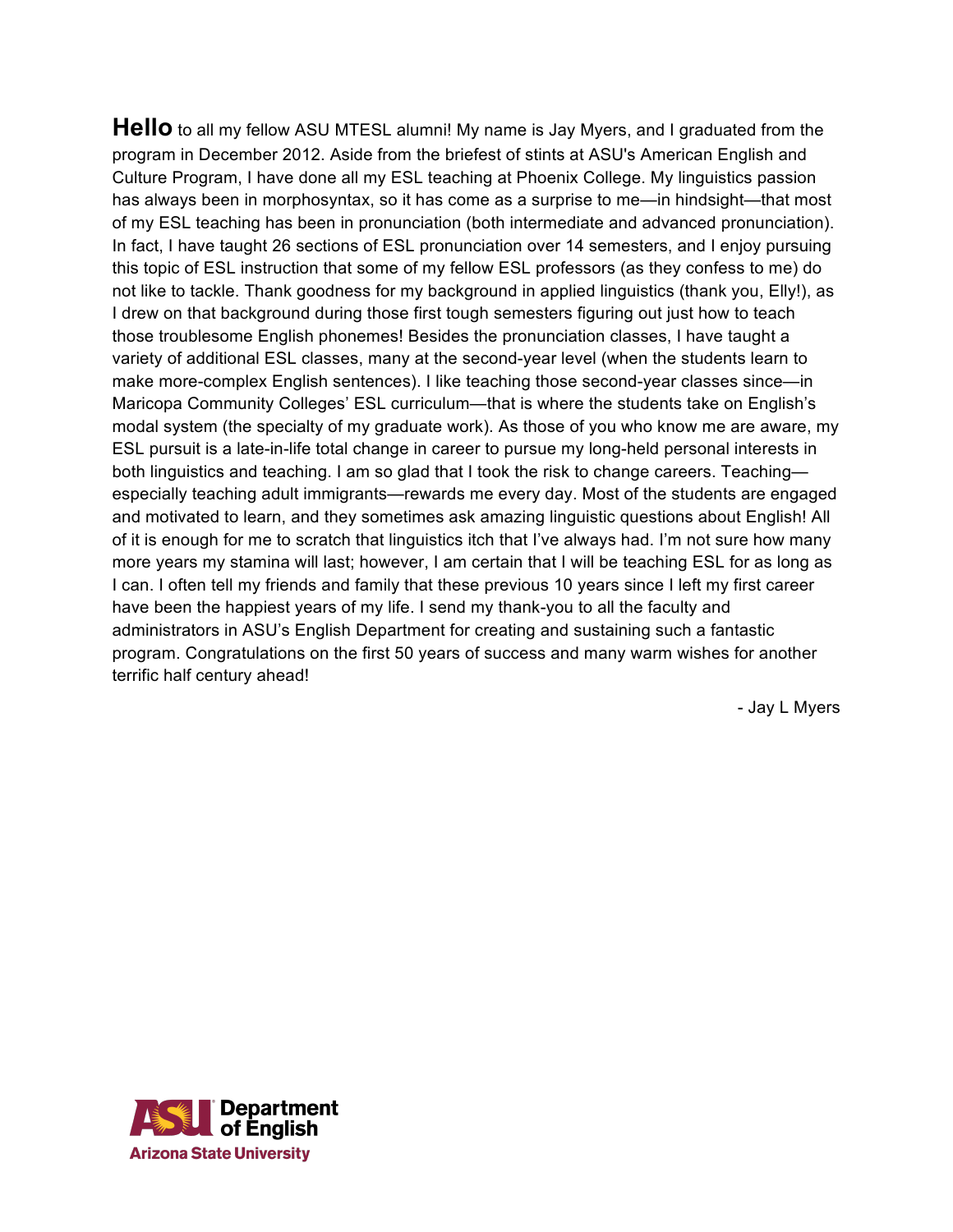**Just** a few days before Christmas, I was shedding tears outside the professor's office in the Language and Literature Building. The grade, my first semester grade in the United States had been posted on the door. Just looking at it hurt not only my eyes, but also my heart. Instead of getting the A I had hoped for, it was only a B. "Young lady," the professor had said to me, "I don't know what the hell was wrong with you. You were always silent in my class." Years later, I can recall the way he uttered the lines, like yesterday. Still, I am grateful to the TESOL program of Arizona State University. It was the program that insisted in admitting a student from China and offering her with in-state tuition. Without this generous opportunity, I would never have been able to be granted the visa to come to study for my master's degree. The TESOL program helped me make progress and achieve confidence. If that professor ever met me now, he would be surprised at how bubbly I have become expressing myself in English. He would be more amazed that I have been helping language learners like myself to overcome barriers to settle in this new land of hope and to be successful. Yes, from a young woman who was too shy and too limited to express her opinions in English, I have thrived as a middle school and later a high school teacher. Upon the completion of the teaching certificate, I became the Language Art teacher at Roosevelt School District in Phoenix, Arizona. After three years of being a homeroom teacher of 6th graders, I decided to move into Phoenix Union High School District where I could apply more of the knowledge that I had learned from the TESOL program at Arizona State University. I have been teaching ELL students in Phoenix for 18 years. I have been very fortunate to be part of the academic life of my students whose native language is anything but English. Being a non-native speaker of English, I have been able to share my struggles as well as frustration in learning English. I have helped them with skills and strategies that I learned as a graduate student at ASU. Some students regard me as their role model of learning English. Abigail, one of my former students who graduated from Cesar Chavez High School, received her master's degree in Spanish Literature from ASU. She credits part of her success to me. Every time she goes out shopping, she would bring back loads of books. When her mother, a traditional Hispanic woman, complains about her daughter's devotion to reading instead of hunting for a husband, Abigail would say to her mother, "Blame it on Ms. Qin! It was her who made me fall in love with reading." Denisse, another student, sent me birthday wish from the US military base in Afghanistan. In her message, she said, "you made a big impact on my life." When we finally met each other after her return, she told me that she would share stories about her favorite teacher Ms. Qin with her military friends under the stars in Afghanistan. And this, is the meaning of being a teacher. To make a big impact on people's life!

- Jian Qin